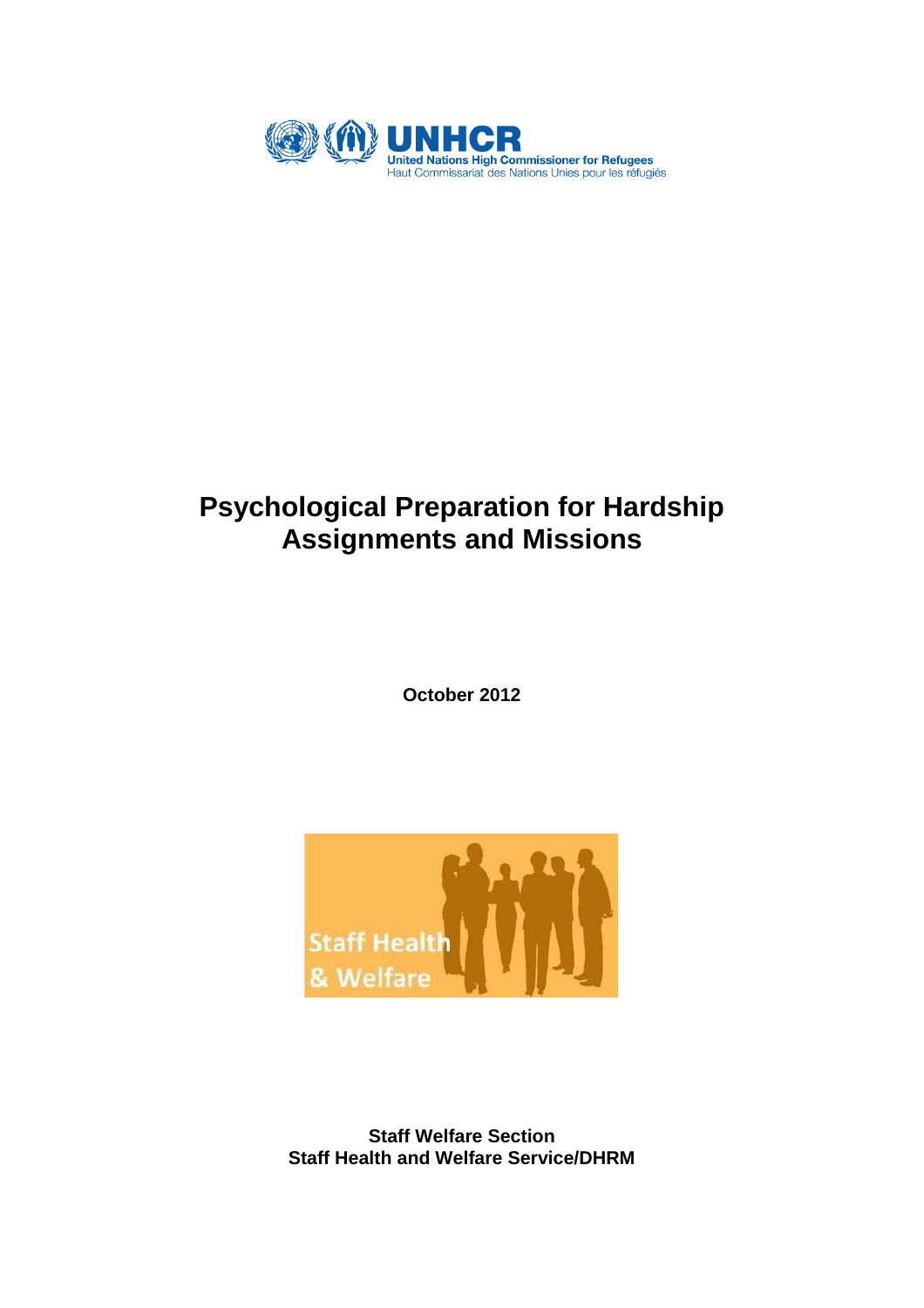### **Background**

As of September 2012, out of 8148 staff members, 45% is working in the D&E locations (641 international and 3055 national staff). There is also a sizable contingent of staff on temporary assignments and as well as UN Volunteers and other affiliate workforce reaching an additional 1000 persons serving in the same locations. UNHCR's duty of care is to provide special care for these colleagues in order to safeguard their health and psychological welfare but also to ensure operational effectiveness and efficiency.

A pilot project on psychological preparation for colleagues assigned for the first time to a hardship location was conducted from September 2011 to March 2012. The process involved one telephone contact and selfstudy prior to departure, and, three telephone contacts after the departure at one, three and six months periods. The interviews conducted with the participants in January 2012 indicated that the participants appreciated that kind of contact and found it useful. A particular suggestion concerned scheduling of appointments with a suggestion to have two contacts prior to the deployment and 1-2 contacts following the deployment which will be addressed by this project.

The Staff Welfare Section in DHRM is launching a year-long follow-up project, which is described in this paper.

#### **What is psychological preparation?**

Psychological preparation is a process of tuning person's inner resources to the coming situation. A psychologically prepared person expects certain challenges, has an idea of the potential psychological impact of such challenges, knows his/her own reactions to such challenges and is familiar with his/her own inner resources and where and how to seek support when needed. In the context of assignments to hardship locations, these challenges include:

- Working under continuous pressure
- Lack of privacy
- Working and living in the contexts of security threats and/or exposure to human suffering
- Separation from family and social networks
- Lack of conditions that favor a healthy lifestyle

While some aspects of the psychological preparation can be standardized and used for all newly recruited persons to hardship locations, the preparation process has to take into account individual differences at all levels: personality, past personal and professional experiences, individual coping skills and cultural background including values and norms. Individualized contacts between a colleague and a Staff Welfare Officer can match this requirement and a staff member could consider the process of psychological preparation as an opportunity for an open discussion and a personal reflection about his or her readiness for the coming hardship assignment. The areas of focus are:

- Assessing the past experiences that might contribute to their resilience/vulnerability
- Assessing their current level of stress, identifying personal resources and learning new coping skills
- Familiarizing with the sources of stress at their destination
- Identifying potential risks for the person
- Establishing a self-care plan
- Ensuring that the person is familiar with the UNHCR's support services

The paragraphs below focus on elements relevant to the psychological preparation for all colleagues assigned for 6 months and longer and for colleagues traveling on a mission to D&E location for 1 month and longer. The process of psychological preparation for the newly recruited national staff and the families will be referred to in separated chapters of this document.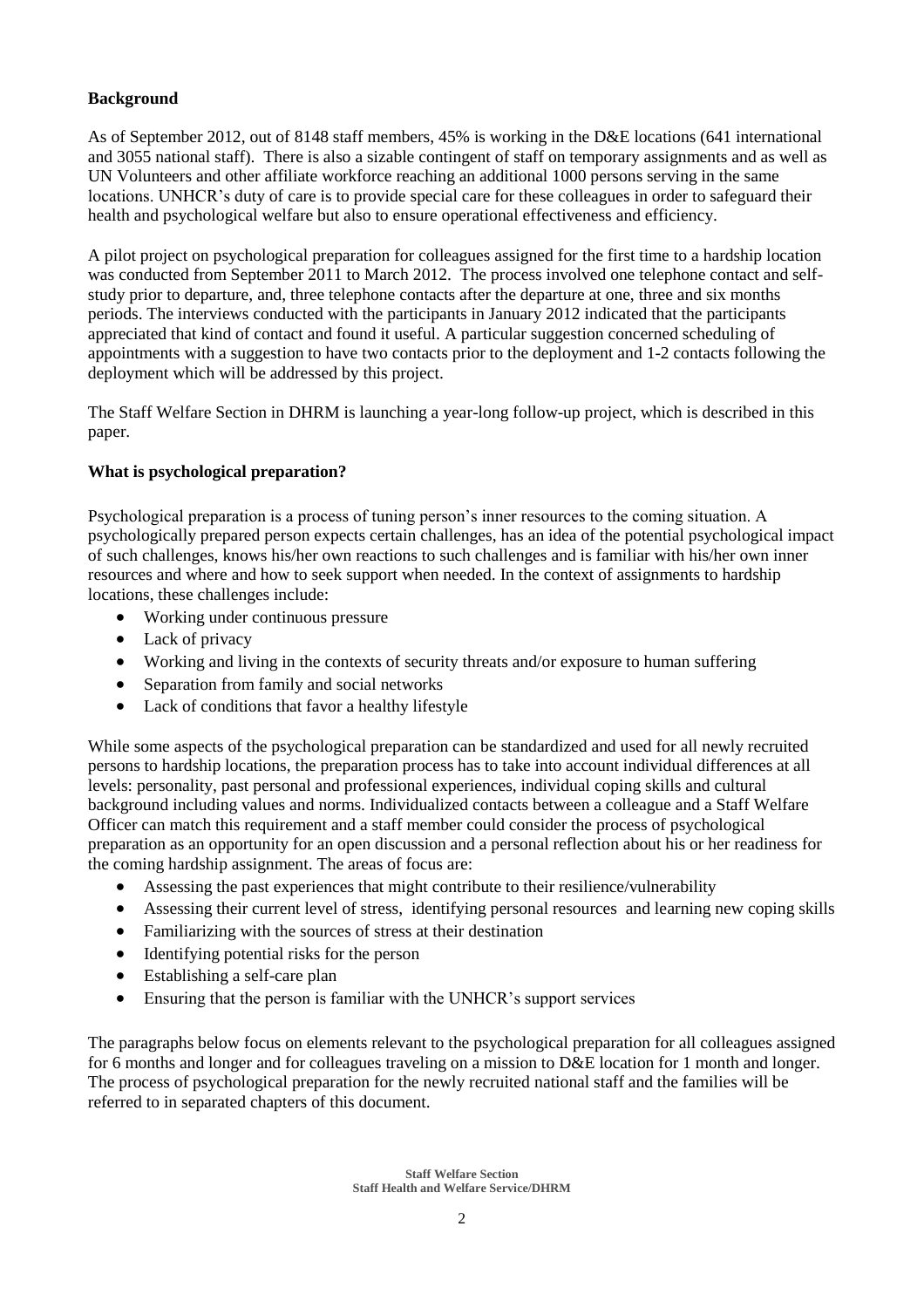The psychological preparation programme is coordinated with the induction programme and other briefing processes as well as with mentoring process (including First 100 Days programme).

#### **Trigger**

Reassignment or recruitment letter addressed to the colleagues assigned to D&E locations will include an instruction to the concerned colleagues to establish a contact with the designated Staff Welfare Officer prior to their departure. During the first year, it is the responsibility of the staff member to establish the first contact.

In addition, the medical clearance form will contain a reminding note for the staff with the text: "Ensure that you have contacted the designated Staff Welfare Officer for your psychological preparation".

Colleagues traveling for a mission to D&E locations for one month and longer will be asked to contact the designated Staff Welfare Officer by the Admin Officer of the operation.

#### **Designation of the Staff Welfare Officers**

Each Staff Welfare Officer has his or her area of responsibility as follows:

| <b>Staff Welfare Contact</b>                    | <b>Countries</b>                                                                                                                                                        |  |
|-------------------------------------------------|-------------------------------------------------------------------------------------------------------------------------------------------------------------------------|--|
| Dubravka Suzic<br>suzic@unhcr.org               | All representatives and Chiefs of Missions<br>Back up for colleagues                                                                                                    |  |
| Misko Mimica<br>mimica@unhcr.org                | Algeria, Egypt, Georgia, Iraq, Jordan, Kyrgyzstan, Palestinian<br>Territory, Russia, Tajikistan, Turkey, Turkmenistan, Syria,<br>Uzbekistan, Yemen                      |  |
| Staff Welfare Officer -<br>Social Worker, HQ    | Colombia, Ecuador, Haiti, Panama, Venezuela, JPOs                                                                                                                       |  |
| Kamran Ahmad<br>ahmadk@unhcr.org                | Afghanistan, Bangladesh, Indonesia, Iran, Mongolia, Myanmar,<br>Nepal, Pakistan, Papa New Guinea, the Philippines, Sri Lanka,<br>Timor Leste,                           |  |
| Achille Kodo<br>kodo@unhcr.org                  | Chad, Congo, DRC, Gabon                                                                                                                                                 |  |
| Lilian Ewagata<br>ewagata@unhcr.org             | Angola, Botswana, Burundi, Djibouti, Eritrea, Ethiopia, Malawi,<br>Mozambique, Namibia, Kenya, Somalia, S. Sudan, Sudan,<br>Tanzania Uganda, Zambia, Zimbabwe           |  |
| <b>Christopher Raymond</b><br>raymond@unhcr.org | Benin, Burkina Fasso, Cameroon, CAR, Cote d'Ivoire, Guinea,<br>Guinea Bissau, Liberia, Mali, Mauritania, Niger, Nigeria, Senegal,<br>Sierra Leone, Togo, Western Sahara |  |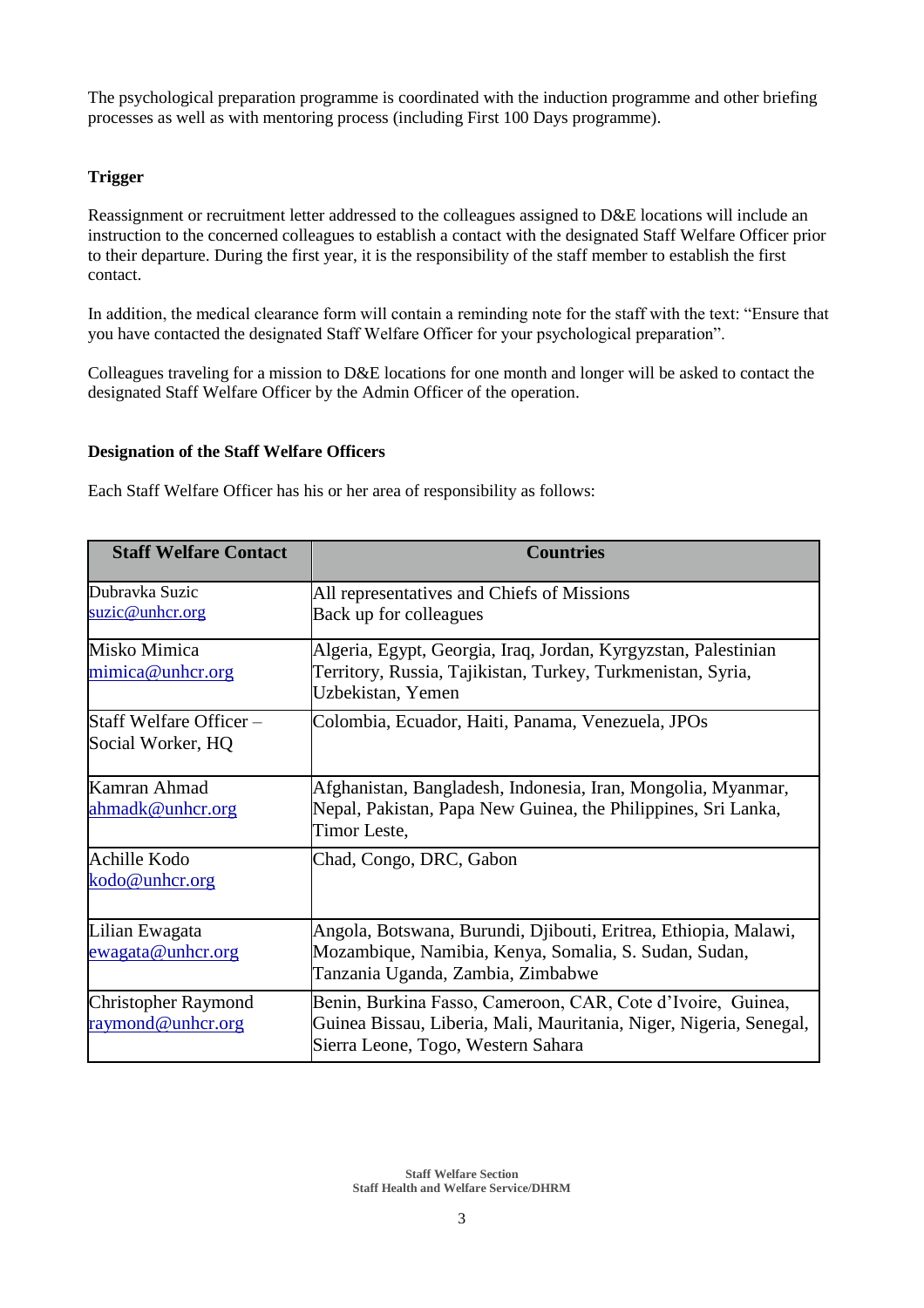It is the responsibility of each Staff Welfare Officers to maintain an up-to-date list of D&E locations in the operations under their coverage and keep themselves abreast of the living and working conditions and other staff welfare related issues there relevant to the preparation process.

In case that a colleague for whatever reason would prefer to have a contact with another Staff Welfare Officer rather than a designated one, this could be arranged through the Staff Welfare Assistant.

#### **Participants**

 $\overline{a}$ 

This program targets all colleagues on their way to a D&E location regardless of the years of service with UNHCR or their experience with hardship assignments. The staff in the following categories will be asked to participate in this program:

- All international staff, in professional and FS categories, reassigned or appointed to a regular position in a D&E duty station.
- All staff temporarily assigned to a D&E duty station in an international or FS capacity
- International UNVs or international UNOPs staff

Officers will give priority considerations to colleagues assigned or deployed to operations in hostile environments<sup>1</sup>.

The program will not include the Emergency Roster members given that their psychological preparation is done during the WEM. Colleagues supporting UNHCR operations in D&E locations on secondment from other organisations, retirees and consultants will be informed about the Staff Welfare Section and designated Staff Welfare Officer through email.

Colleagues not included in any of the above categories but who would nonetheless like to benefit from this individualized measure, will be most welcome to contact the designated Staff Welfare Officer and will be attended to.

#### **Psychological preparation process and protocols**

The process of psychological preparation consists of one-on-one phone session(s) with a Staff Welfare Officer during which a colleague has an opportunity to review his/her coping skills and challenges in the context of previous experiences and upcoming assignment. Each such contact is based on a protocol (attached) with a goal of making this measure as practical as possible for the colleagues. Each conversation will be highly adjusted to the needs, experience and profile of each individual. The process will be supported by practical reading references.

The design of this intervention foresees that colleagues newly joining UNHCR, and/or UNHCR staff reassigned to D&E duty stations for the first time will have one phone session prior and another one upon their arrival in the duty station. UNHCR staff, who have already served in D&E duty stations as well as those who have already been through the programme of psychological preparation before, will have a single session prior to their departure. In all cases, a need for additional contacts and counseling including referrals will be assessed and offered as necessary.

Consultants and deployees on secondment from other organisations will receive the resilience related briefing material by email and for the time being no sessions are foreseen unless requested.

 $<sup>1</sup>$  The list of the operations in hostile environments is regularly updated in consultation with the FSS currently including</sup> but not limited to: Afghanistan, Pakistan, Iraq, Syria, Somalia, Sudan (Darfur), South Sudan, Mali.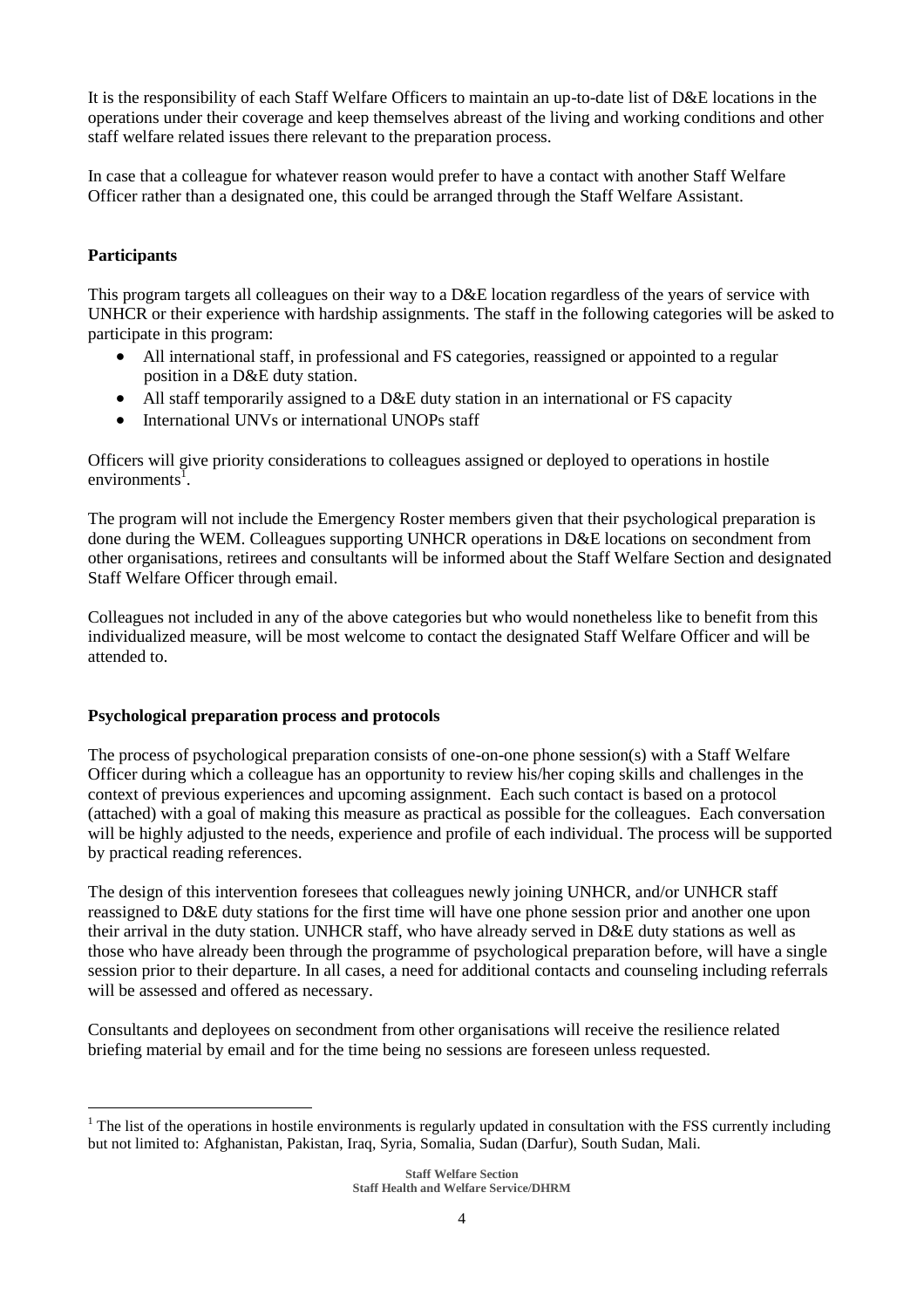#### **Confidentiality and data recording**

The above conversations will remain confidential under the UNSSCG Guidelines of Confidentiality for staff/stress counsellors.

The Staff Welfare Officers will record the meetings that took place (without detailing the content of the sessions) in the MSRP Workforce management module accessible only to the Staff Welfare Officers. That will enable the Officers to determine the type of preparation necessary. UNVs, UNOPS staff, consultants and other affiliate workforce will be registered in a separate database until MSRP will offer the possibility of registering the non-staff.

#### **Monitoring of the implementation rate**

During this first year, the responsibility to initiate the contact is left with the staff member. In some situations, for example, when assignments concern operations in emergency or in hostile environments, the designated Staff Welfare Officers will proactively contact the colleagues concerned. In all cases, quarterly reviews of the MSRP reassignment data and the information of deployment rosters will show the rate of implementation and the needed adjustments will take place in order to increase the implementation rate.

#### **Preparation of national staff**

The program of psychological preparation as described above is intended for the international colleagues in any contractual arrangement with a focus of preparation for the assignment in a particular operational environment. The support to the national staff as means of preparation is also important but it should be designed differently to recognize the fact of their familiarity with their own country. The psychological preparation should focus on awareness of stress, trauma and resilience as well as the staff support mechanisms, including grievance mechanisms in UNHCR.

The process of psychological preparation of national staff has to be complemented by an induction programme, Code of Conduct session and detailed admin briefing pertaining their contractual status, benefits and entitlements.

All of the above should be facilitated through the periodic group activities ensuring that newly joined staff have an access to the relevant information within three months from their start of service. The individual sessions will be facilitated as requested. The Staff Welfare Officer will be responsible for organizing these sessions on stress/trauma and resilience and staff support mechanisms in UNHCR.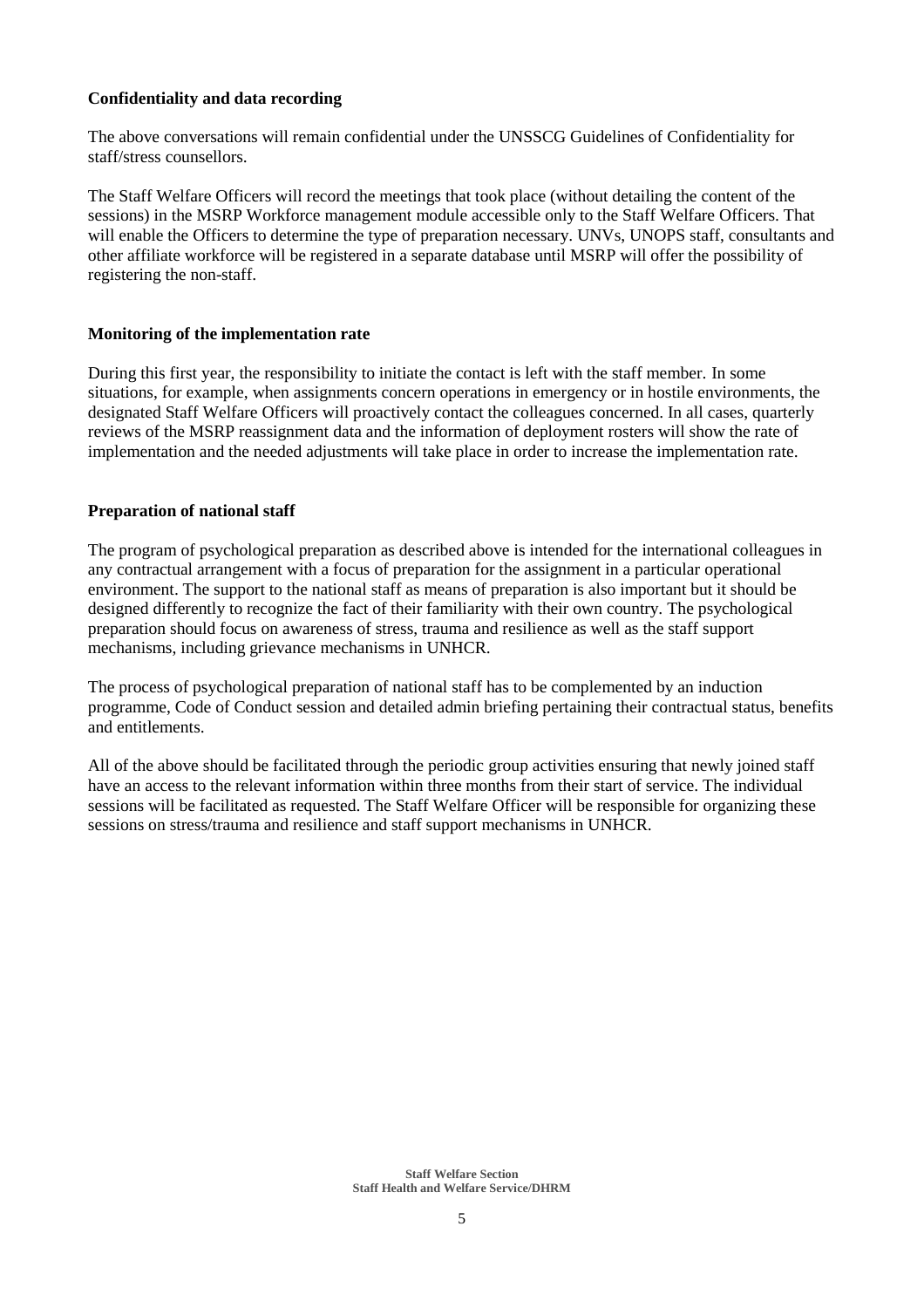# **Attachment 1**

| <b>Staff category</b>                                                                   | <b>Action taken by</b>                         | <b>Type of action</b>                                                                                                                                                                                                     |
|-----------------------------------------------------------------------------------------|------------------------------------------------|---------------------------------------------------------------------------------------------------------------------------------------------------------------------------------------------------------------------------|
| <b>JPO</b>                                                                              | <b>PAPS</b>                                    | Informs the JPOs about psychological preparation by the<br>assignment memo                                                                                                                                                |
|                                                                                         | <b>JPO</b> Focal Point                         | In preparation of the induction programme for JPO's, the JPO<br>Unit makes an appointment with the Staff Welfare Section                                                                                                  |
|                                                                                         | Staff Welfare Officer,<br>HQ                   | E-mails self-study material prior to the first meeting<br>Conducts face to face meeting applying the protocol for the first<br>contact<br>Schedules and conducts the second contact one month following<br>the assignment |
| First time joining<br><b>UNHCR</b> (staff and<br>UNVs, TAs)                             | <b>PAPS</b>                                    | Requests the colleagues to contact the designated Staff Welfare<br>Officer by the assignment memo                                                                                                                         |
|                                                                                         | Staff member/UNV                               | Contacts the designated SWO for an appointment                                                                                                                                                                            |
|                                                                                         | Designated Staff<br>Welfare Officer            | E-mails self-study material prior to the first meeting<br>Conducts face to face meeting applying the protocol for the first<br>contact<br>Schedules and conducts the second contact one month following<br>the assignment |
| Staff who have<br>already been in the<br>hardship duty<br>stations with<br><b>UNHCR</b> | <b>PAPS</b>                                    | Requests the colleagues to contact the designated Staff Welfare<br>Officer by the reassignment memo                                                                                                                       |
|                                                                                         | Staff member/UNV                               | Contacts the designated Staff Welfare Officer for an appointment                                                                                                                                                          |
|                                                                                         | Designated Staff<br>Welfare Officer            | Organizes the first contact and applies the protocol for the single<br>contact prior to departure                                                                                                                         |
| Emergency roster<br>(WEM):                                                              |                                                | No action required.                                                                                                                                                                                                       |
| Secondees,<br>deployees,<br>consultants,<br>retirees                                    | Roster managers and<br>consultant focal points | Informs the SWS of the arriving secondees, deployees and<br>consultants prior to their arrival                                                                                                                            |
|                                                                                         | <b>Staff Welfare Section</b>                   | Contacts by email the arriving secondees, deployees and<br>consultants prior to their arrival with the written material and<br>information about the in-house resources for staff support                                 |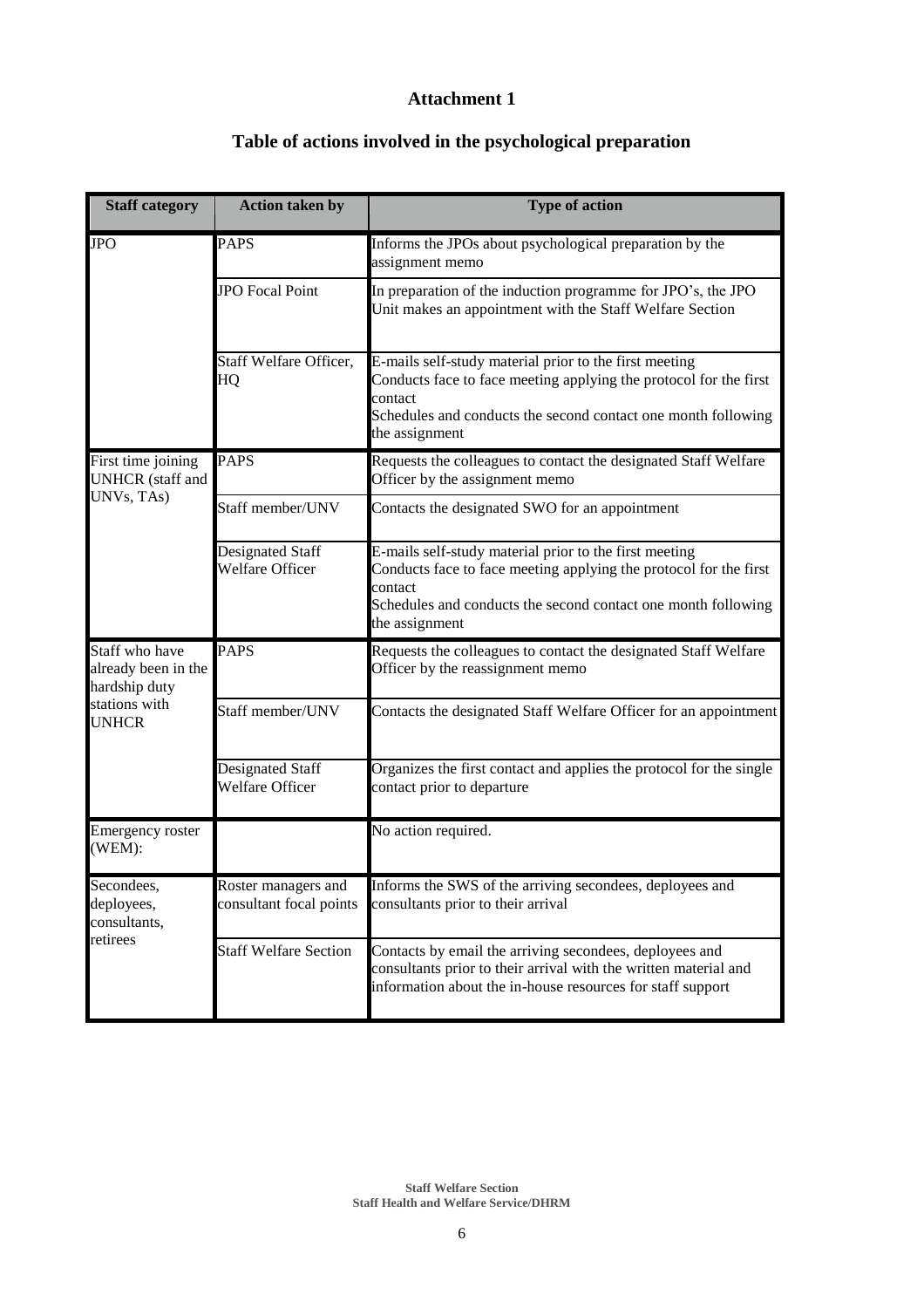# **Attachment 2**

# **Psychological preparation – protocols for individual sessions**

# **1. Protocol for two-contacts preparation**

# **a. First one-on-one session**

The session will take place prior to the deployment. It is highly interactive and will follow the participant and his/her needs. During this session, the counsellor will:

- Explain the process of psychological preparation and inform about confidentiality
- Assess quickly person's background and get a sense of the style of psychosocial functioning
- Review the self-study material and discuss the most salient points for the participants ensuring to cover
	- o most challenging situations experienced and how s/he handled that
	- o coping skills used in such situations
	- o sources of psychosocial support that the participant has
	- o maladaptive coping mechanisms including substance abuse
- Check the information that the participant already knows about the duty station and supplement the information (including the cultural aspects, working in multicultural teams, living conditions, general team dynamics)
- Help person to identify the potential stressors (i.e. security incident, separation from the family, culture shock) and discuss the self-care plan and coping mechanisms to use
- Inform the colleague about the purpose and existence of the PEP starter kit
- Assess the needs for further readings and discussions
- Agree on the time for the next session

The session will last between 60-90 minutes. The rapport established in this session will be the basis for the future contacts. The content of this session is strictly confidential. The session finishes by an arrangement for the next session. Additional readings (i.e. on culture) might be recommended as necessary.

# **b. Second one-on-one session**

This session takes place 4 weeks following the reassignment and will focus on the way the participant is adjusting to the new situation. The counsellor will:

- Assess the quality of initial experience of the UNHCR operation:
	- o Reception by the colleagues/managers
	- o Feeling of belonging to the team
	- o Understanding the role and tasks and feeling comfortable asking questions and finding answers
	- o Experiences of working in and with different cultures
	- o Life after 5 pm established routines, stress management strategies
	- o Sources of social support in the duty station and contacts with sources of support outside
	- o Handling separation from personal social network (including family)
- Check on the biggest challenges for the participant encountered and how s/he dealt with them
- Get the participant to self-assess the level of stress
- Coach the participant in how to keep the level of stress under control
- Verify if they confirmed the existence of the PEP Starter Kits

- Inform about the possibility for debriefing and keep the possibility for further contact open. The session might last for about 45-60 minutes.